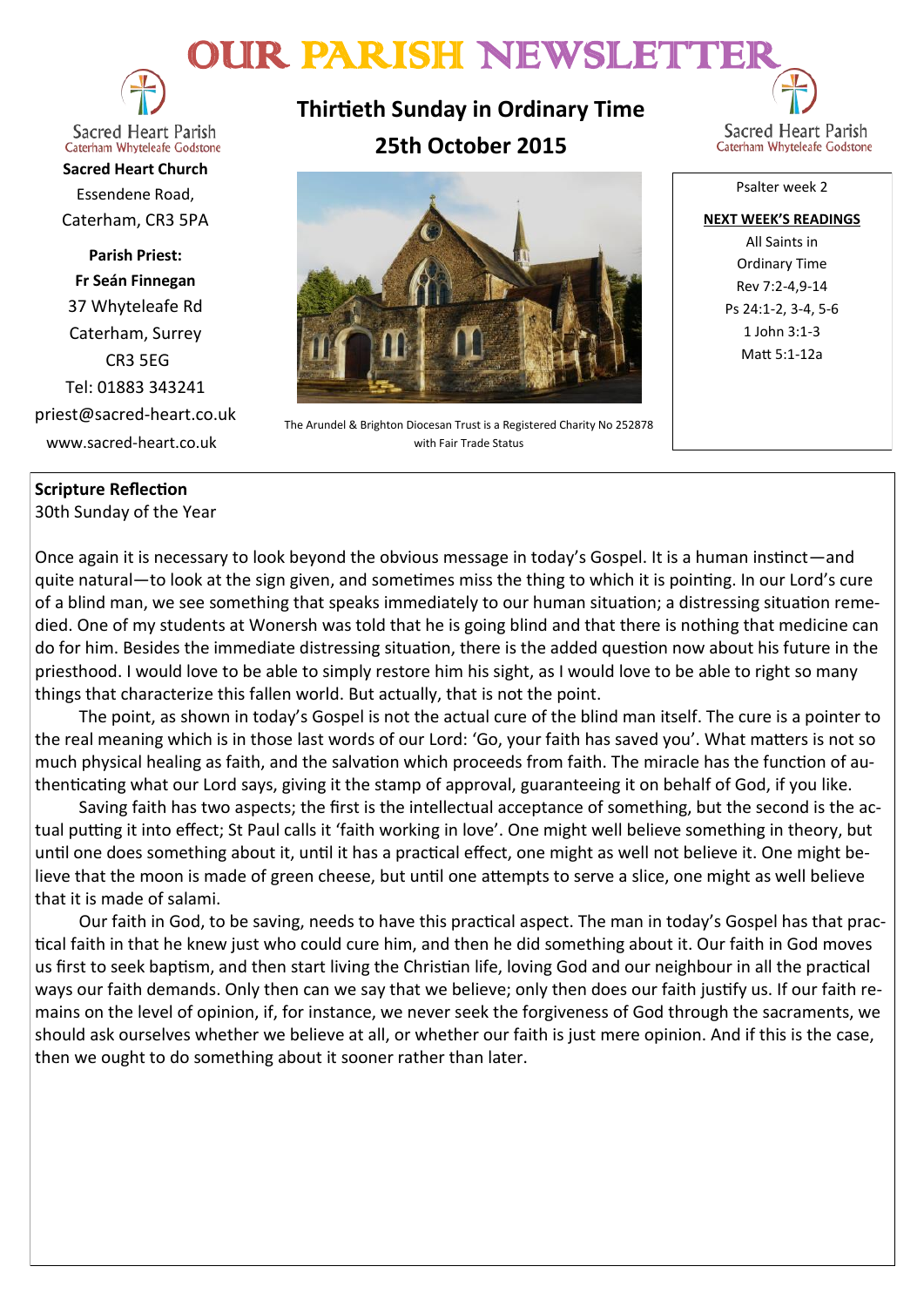**School forms** - Fr Seán will sign school forms after all Sunday Masses. Please bring the appropriate documentation with you.

Day of Prayer for Syria at St John the Baptist, Purley Friday 30th October, 10am to 8pm All welcome

Rowland Bros Undertakers are offering to come and speak to a group of people about end of life issues wills, power of attorney, funerals, all that sort of thing. If you would like us to take them up on the offer, would you please let the office know, and if there is enough interest, we will set something up.

*Reflection Day for Year of Mercy - 'Christ looks at us with Mercy and calls us to Discipleship':* Saturday 14 November from 10am-4pm at St Theresa's School, Effingham, Surrey RH5 6ST. Tickets £10. To book contact David Wills on 01293 651157 or email [david.wills@dabnet.org.](mailto:david.wills@dabnet.org?subject=Jeff%20Cavins%20Day%2014%20November)

Room at the inn? Charity HOST is seeking friendly people who could volunteer to offer an invitation to adult international students for a day, weekend, or four days at Christmas. Learn about other cultures, welcome a guest far from home, and make the world a little friendlier! To be put in touch with your local organiser, visit [www.hostuk.org](http://www.hostuk.org) or call 020 7739 6292.

The Parish of the Nativity will be offering a group for bereaved people to enable them to talk about their loss and how it is affecting them.

The sessions will be facilitated by members of the Bereavement Team but areas of discussion will be put forward by members of the group.

This group will run on the second Tuesday of every month commencing on 10th November.

We will meet after 10am Mass, 10.30am - 12.00pm in the meeting room at St. Joseph's. For further information please contact Maureen on 07759 795319 or Nicki on 07753 661791

## *PRAYER MEETINGS AT ST. BEDE'S ECUMENICAL SCHOOL, Carlton Road REDHILL RH1 2LQ*

*We are starting a half termly series of prayer walks and prayer times for parents, teachers and friends of the school community. The focus for this year will be to pray through biblical themes as they relate to our work and lives here at Saint Bede's.*

*We would love to invite anyone with a heart for prayer for our community here at Saint Bede's and a passion for developing the Christian Ethos to join us from 18:00 to 19:00 in the chapel on the following dates: Tue 15/12, Mon 8/2, Tue 22/3, Tue 24/5, and Tue 19/7. Refreshments available from 17.30. For more information please email [jk@saintbedes.net](mailto:jk@saintbedes.net)*

#### Coloma Convent Girls' School [www.coloma.croydon.sch.uk](http://www.coloma.croydon.sch.uk/)



#### **CARETAKING DUTIES FOR THE COLOMA TRUST**

Hours variable (weekend and evening work) From November 2015. We require Caretaking Assistants to liaise with external organisations to provide security during weekend and evening premises bookings. Also to carry out site and facilities duties as required. The ideal candidates should be physically fit and have good interpersonal skills. An application form is available from Mrs Michelle Price either by email

[mprice@coloma.croydon.sch.uk](mailto:mprice@coloma.croydon.sch.uk) or by telephone 020 8654 6228 ext 294. **Closing Date: Friday 6th November 2015** 

Our archives are remarkably bare! It would seem that somebody at some stage has cleared out most of the historical information for our parish: all that remains are some photographs, all dating from after the Second Vatican Council. You won't be surprised that I would like to start repairing this, though I fear that much stuff is irrecoverably lost. I gather that there used to be a parish magazine called *The Sacred Heart Review.* Does anyone have any copies of this? I will happily return stuff, once we have had a chance to copy it.

Fortunately, I do have copies of both editions of Fr Richard Stewart's history of the parish, by kindness of some parishioners, and hope to post the later version up on our website some time.

World Youth Day: The next World Youth Day will be celebrated in Krakow, in July 2016. Young people 15-30 can go in a group; 18-30 as individuals. The cost will be £450, all-inclusive. Would there be interest among our young people to making up a group? Please let the office know. You can find out more on [www.WYD.org.uk](http://www.WYD.org.uk)

On a similar theme, our parish seems not to have a tradition (recently anyway) of getting involved in the annual diocesan pilgrimage to Lourdes. Would there be interest for this coming year? The A&B pilgrimage is generally acknowledged to be one of the best available; there are places for able pilgrims as well as the sick. There are places for those who want to work with the sick (one of the best ways to make the pilgrimage), doctors and nurses (of whom we have plenty in our parish) being particularly welcome. There is a children's group, to enable parents to participate without having to constantly manage their childcare. There is a particular role for the 16-18 age group, the 'redshirts', for which there is fierce competition for places. The cost tends to be in the £600-700 range, but there is plenty of time now to start raising money. Sick people and the young should not let cost be a reason not to go: the parish will help if necessary.



#### **Baptisms**

Madison White & Daniel Wilding will be Baptised next week. Please keep them in your prayers.

**Offertory Collection** Sincere thanks for your generosity last weekend: Offertory: £885.26 (Gift Aid £360.30) Second collection for MISSIO: £226.88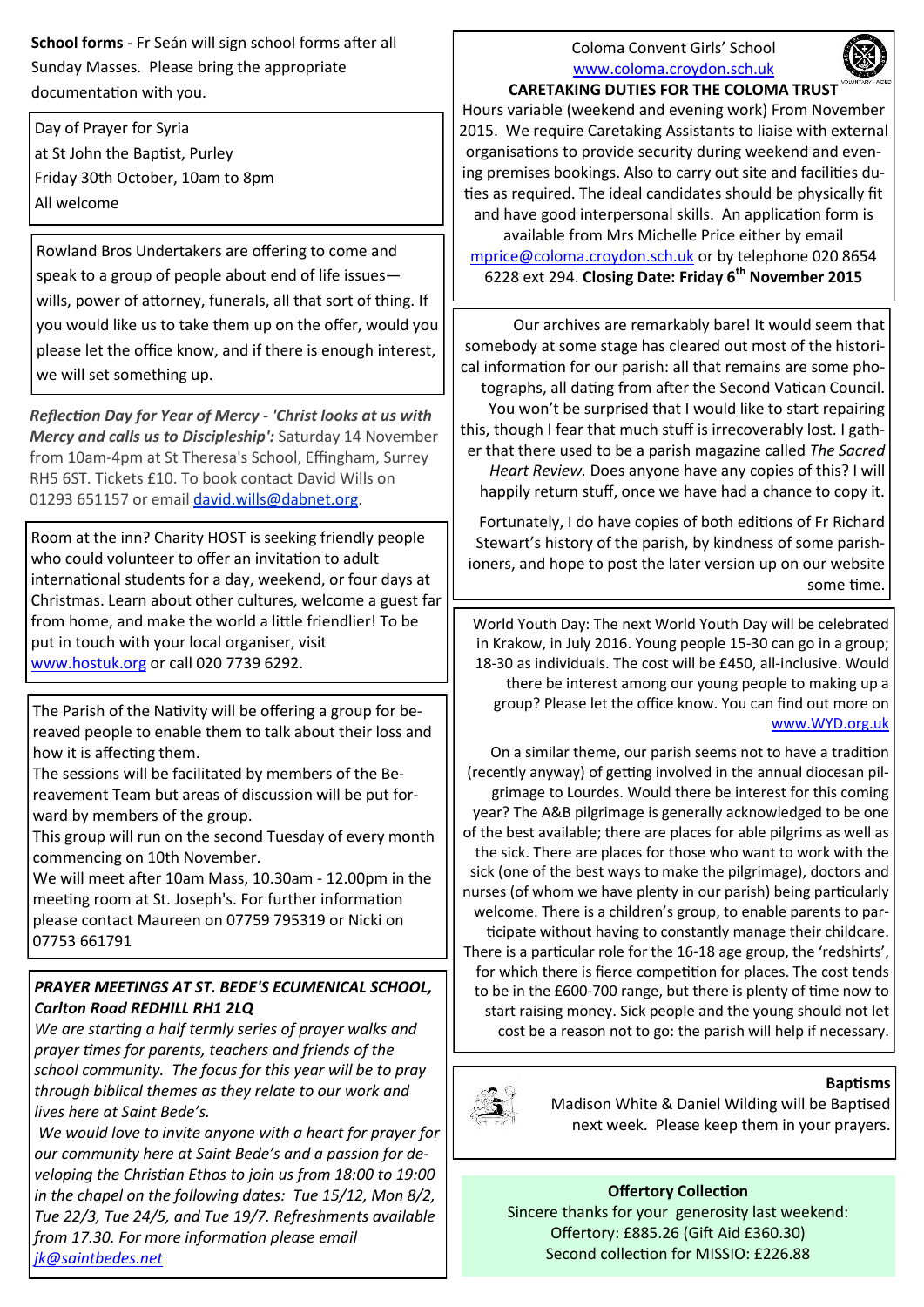#### **WHAT'S ON IN THE PARI**

|           | WHAT'S ON IN THE PARISH THIS WEEK  |  |
|-----------|------------------------------------|--|
| Sun 25th: | NO Children's liturgy              |  |
|           | Tea & Coffee after 10:45am Mass    |  |
| Mon:      | Tea & Coffee after Mass (Old Hall) |  |

| Mon:     | Tea & Coffee after Mass (Old Hall) |  |  |
|----------|------------------------------------|--|--|
| Tues:    | No Toddler Group.                  |  |  |
| Fri:     | 7:30pm to 11pm Parish club open    |  |  |
| Sun 1st: | NO Children's liturgy              |  |  |
|          | Tea & Coffee after 10:45am Mass    |  |  |

#### **Second Collections**

On 8th November there will be a second collection for the Retired Priest Fund. This collection is eligible for Parish Gift Aid, please use your Parish envelopes.

#### **Bishop's Collection for Retired Priests**

At present, we have 32 retired priests cared for by the Diocese. They have each given many decades of service to the people in the Diocese of Arundel and Brighton. Although a priest "retires" from parish duties he is still in ministry and may, if he wishes, assist parishes with his services.

We want to help our retired priests to live independent lives for as long as possible. So the Diocese provides accommodation and pastoral care. As time goes on a retired priest, like any other aging person, may require more and more assistance to continue living at home. The Diocese ensures he receives all necessary personal and pastoral care. Eventually he may need to move to a residential or nursing home. The Diocese helps locate suitable accommodation.

Caring for the elderly, we all know, is costly but is something we do not want to skimp on. In 2014, the Diocese spent £253,000 on our retired priests.

o please help by giving generously to the Retired Priests collection. Your donation can also be Gift Aided and the tax rebate benefits your parish.

Extraordinary Ministers of Holy Communion: a date for your diaries. There will be an afternoon of reflection at Woldingham School on Saturday 14th November, beginning at 2.30pm and ending with Mass, hopefully to end at 6.30pm or so. Communion ministers from throughout the deanery are warmly encouraged to attend.

As we prepare for the launch of the Extraordinary Justice Year of Mercy announced by Pope Francis – "Be merciful even as your Father is merciful" (Luke 3:36) Woldingham School would like to invite parents and local parishes to join with our community for a key note address given by Margaret and Barry Mizen on **Tuesday 3rd November in the Auditorium at 7:00pm.** Refreshments will be served from 6:30pm.

Margaret and Barry's son, Jimmy Mizen, was murdered in an unprovoked attack, the day after his  $16<sup>th</sup>$  birthday in 2008. Since his death they have worked tirelessly for peace, championing a message of forgiveness which can change lives, the importance of family and the need to stay strong in the faith.

Please come along to Woldingham to hear a thoughtful and inspiring presentation.



**Your Prayers are requested for the following persons who are ill or housebound:**

Pat Knight; Kathleen & John Saunders; Helen Keogh; Daisy Hill; Christopher Browne; Kit Monk; Krista Thompson; Jane Hill; Rosemary Whale; Pam Weaver; Jimmy Mullen; Bernie Horrocks; Margaret Robertson; Heather Tordimah; Jenny Rowen; Elizabeth Daley; Eileen, Mel & Rose Lattimore; Bryan Smith; Rose Knight; Oliver Farrell; Seeta Pillay; Christopher Miles; Pat McCoy; John Dunlop, Elise O'Connor, Malcolm Bowen, John Gilford, Chris Norman, Bridget Crook, Baby Tabitha Harrison, Christine Vernon, Peggy Sisman, Maureen Kelly, Sheila French, Val Williams, Alex Joseph-Gabriel, Mary Wallace, Maria Saunders & Don Hancock .

#### **FIRST HOLY COMMUNION 2015 /2016**

Please remember that all candidates need to collect a badge from a catechist **before** Mass and **return** it after Mass. If you are late for Mass and are unable to get a badge please find a catechist at the end of Mass.



If you haven't already signed up for your sessions please email [fhc.sacredheart@gmail.com](mailto:fhc.sacredheart@gmail.com) with your preferred dates.

#### **DATES FOR YOUR DIARY**

Saturday 7th November 2015, 3:45pm - Parent & Child session 2A.

**Sunday 8th November 2015, 10:45am - Enrolment Mass** Sunday 8th November 2015, 3:45pm - Parent & Child session 2B.

Saturday 21st November 2015, 3:45pm - Parent & Child session 3A.

Sunday 22nd November 2015, 3:45pm - Parent & Child session 3B**- this session is now FULL.**

**Saturday 28th November, 4pm - First Reconciliation (all children)**

If you have any questions, please contact Anne Marie Young via email on [fhc.sacredheart@gmail.com](mailto:fhc.sacredheart@gmail.com) .

#### **Parish Meeting**

On Friday 30th October at 7:30pm, in the Centenary Hall, there will be a parish meeting



primarily to consider embarking on the restoration of the historic paintings in the sanctuary. The architect Deirdre Waddington will make a presentation of the proposed work and there will be an opportunity to discuss and agree whether or not to proceed. Other parish matters will also be discussed. All welcome.



John Fisher School Vacancies - please see the Parish noticeboard for details.